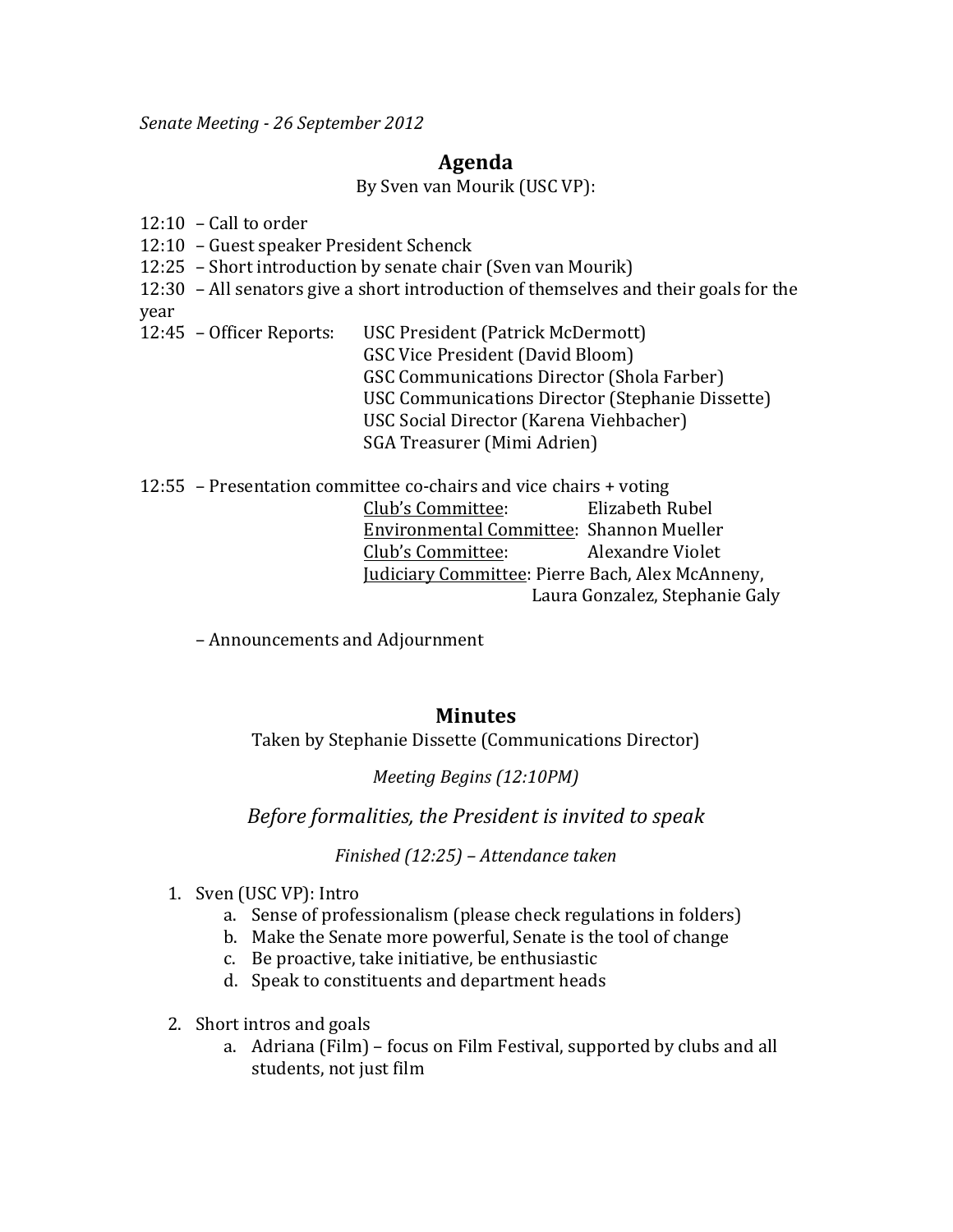- b. Daniel (Freshman) include Freshman class in all activities, have university focus more on Freshman
- c. Madison (History) accessible classes for all, but major isn't shrinking
- d. Toghzan (Senior) organizing Graduation Gala, make Senior class interconnected
- e. Elizabeth (Psych) work towards diversifying classes for Psych, more speakers and social events
- f. Alena (Comp Lit) improve classroom sizes, pre-requisites
- g. Stephanie (IBA) add Math Minor to finance, improve department
- h. Laura (ICP) more events, more diversity in classes
- i. Mae  $(GC)$  tighter network between students in department
- j. Amy (MIN-MAIA) least stressful experience possible for grad students
- k. Darcee (MPL-MPPA) space for graduate students for 24 hour access to study space
- l. Max (Econ) adjust economics degree to improve
- m. Dana (Comp SC, Math, and SC) improve and distribute resources already available
- 3. Intro SGA officers
	- a. Patrick (USC President) reiterate, decisions made here; bridge gap between students and administration; SGA will support Senate; goals should represent constituents; goal for better awareness, please communicate with constituents; importance of "student voice" on campus, e.g. AMEX fire; look forward to representing you
	- b. Dave (GSC VP) help facilitate communication between grads and undergrads; voice for the committees and transparency; reiterate, reforms are to help facilitate Senate meetings; intro Career talk series, desire to hear from all Senate members on what they would be interested in hearing from
	- c. Shola (GSC Communications) MPL program, but representing all students, work together with Social to create events at school, and help grad and undergrad become cohesive unit
	- d. Stephanie (USC Communications) communications is not a one person job; please do your part as Senators to support the AUP community by communicating with your constituents and the student body as a whole
	- e. Karena (USC Social) in charge of organizing student activities outside of classes; working with and supporting social committee; if you have plans or ideas, come talk to me
	- f. Mimi (SGA treasurer) reiterate, grad and undergrad; process check requests; budget recommendations; work closely with clubs committee; available during offices hours; 105,000 euros for year – breakdown on SGA website; Senators have at least 50 euros each out of budget, request if you need more for events; for Chairs of committees, you need to come to Mimi at least the Friday before a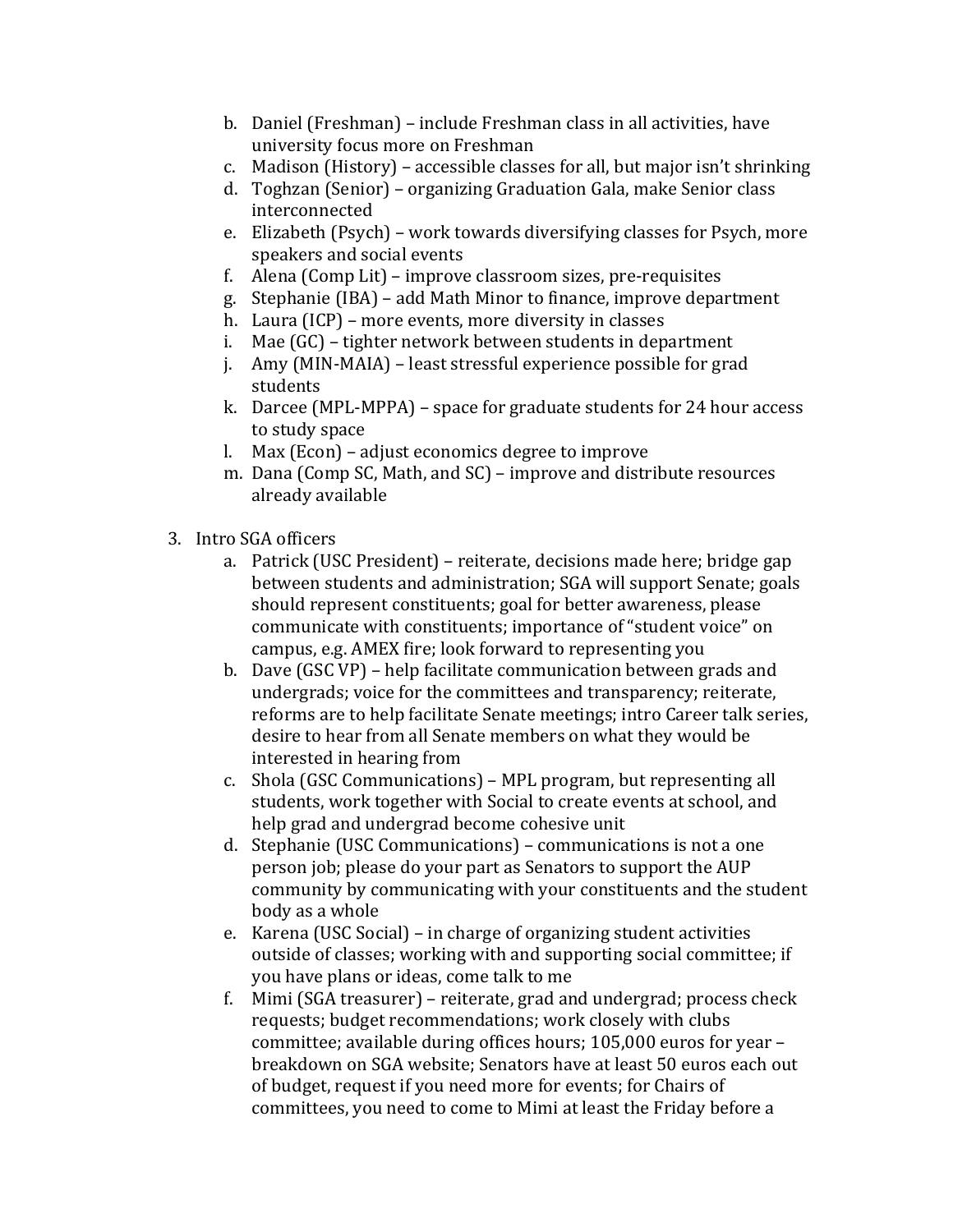Senate meeting to make requests so she can present during Senate Meetings appropriately

- 4. Sven (USC VP), co-chairs and vice chairs of committees need to be voted in
	- a. Senators become vice-chairs
	- b. Each applicant will present his or her self and goals; then motions to either accept, reject, or postpone
	- c. Introduce Thomas Benatone for Sports Committee Chair
		- i. Chaired last semester succeeded in getting students involved in an international tournament in Belguim
		- ii. Goal now, with so many more students, intending to get AUP involved in another international tournatment
		- iii. Darcee moves to accept; Stephanie (IBA) seconds
		- iv. Topic open for discussion: Dana (SC and Math), speaks in favor for Thomas from personal experience with him in the past
		- v. Alena (Comp Lit), moves to make a vote, Majority moves to vote:
		- vi. Unanimously!accepted
	- d. Elizabeth Rubel, Social Committee Co-chair
		- i. Past two years, chaired the fundraising committee
		- ii. Goals: not just having parties, help increase awareness, everyone can come discuss cultural events, fundraising absorbed into social committee, and bridging gap between undergrad and grad students
		- iii. Any questions? working committee
		- iv. Any motions? Mae, to accept; Madi (history) seconds
		- v. Any comments?
		- vi. Any motions Alena moves for vote, majority
		- vii. Unanimously voted in
	- e. Karin (GSC Social) would like to be graduate co-chair for Social Committee, but cannot attend today; Senate can move to accept her or to have her speak later
		- i. Darcee (MPL/MPPA) motion to accept; Daniel (Freshman) seconds
		- ii. Any comments? No
		- iii. Any motions? Darcee (MPL/MPPA) moves to address previous question; majority moves to vote
		- iv. Unanimously voted in
	- f. Shannon Mueller, Environmental Committee Chair
		- i. Visiting student, Junior, member of Roots and Shoots
		- ii. Goals: make recycling program effective, find funding for free reusable water bottles for all the students at AUP
		- iii. Any questions? Max (Econ) how long are you here? Visiting for a year.
		- iv. Any motions? Stephanie (IBA) moves to accept; Alena (Comp Lit) seconds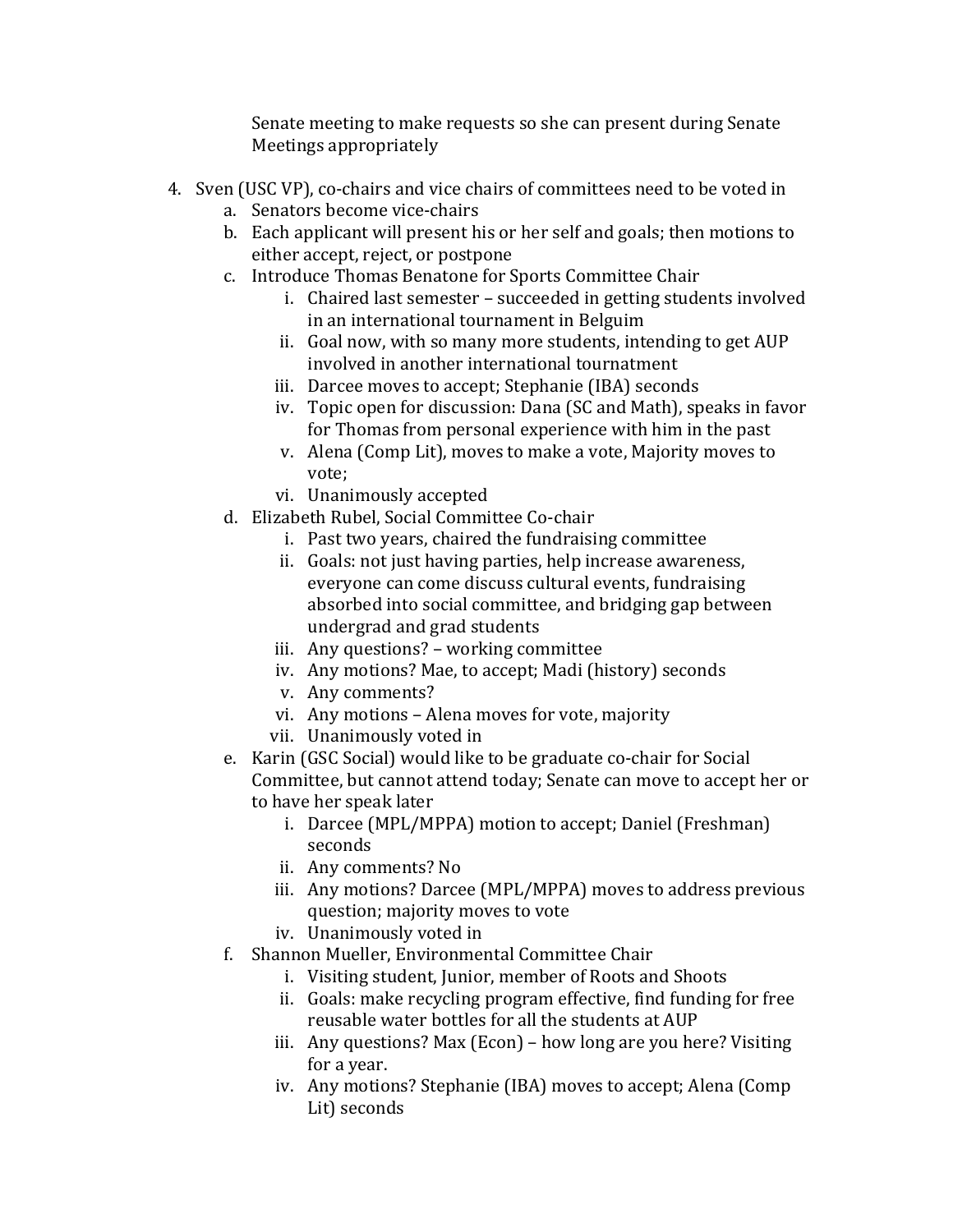- v. Comments? Adriana (Film) co-president of Roots and Shoots, speaks highly of her
- vi. Any motions Alena (Comp Lit), moves to previous question, majority
- vii. Unanimously voted in
- g. Alexandre Violet, Clubs Committee Co-Chair
	- i. Addresses the room, and thanks all students, staff, and SGA for their services
	- ii. Background: transfer student, grew up in Paris and has lived in US; dreamed of attending AUP; joined US military, received award for heroism; worked in NYC;
	- iii. Goals: ensure student led initiatives happen successfully; support clubs' operations; finished with a quote, which summarized means: "give thanks for life"
	- iv. Any motions? Darcee (MPL/MPPA) moves to accept; Laura (ICP) seconds
	- v. Any comments? No
	- vi. Any motions? Adrianna (Film) moves to address previous question, majority in favor
	- vii. Unanimously voted in
- h. Pierre Bach and Alex McAnney come forward to speak for Judiciary Committee
	- i. Pierre: been involved in clubs, joining and participating; member of clubs committee and judiciary committee; served on SGA last year
	- ii. Alex: grad student, six years in SGA back to high school; student relations chair at undergrad level; undergrad in political science pre-law;
	- iii. Pierre Judiciary Committee assists all student organizations with bi-laws, etc; and of course works with Constitution; will attend Senate meetings to help clarify Constitutional issues: participate in Elections to ensure transparency; Goals to streamline Consitution
	- iv. Stephanie (IBA) moves to accept; Laura (ICP) seconds
	- v. Any comments? Stephanie (IBA) and Darcee (MPL/MPPA): Pierre and Alex are both fantastic
	- vi. Alena (Comp Lit) moves to previous question, majority favors vii. Unanimously voted in
- i. Sven (USC VP): Congratulations on voting in Chairs and Co-Chairs
- 5. For Vice Chairs:
	- a. Stephanie Galy (IBA), Vice Chair Judiciary Committee: last year, vice chair, before that a member on committee; still has goals before graduating
	- b. Laura Gonzalez (ICP), Vice Chair Judiciary Committee: while not on committee before, has been involved in drafting constitutions from